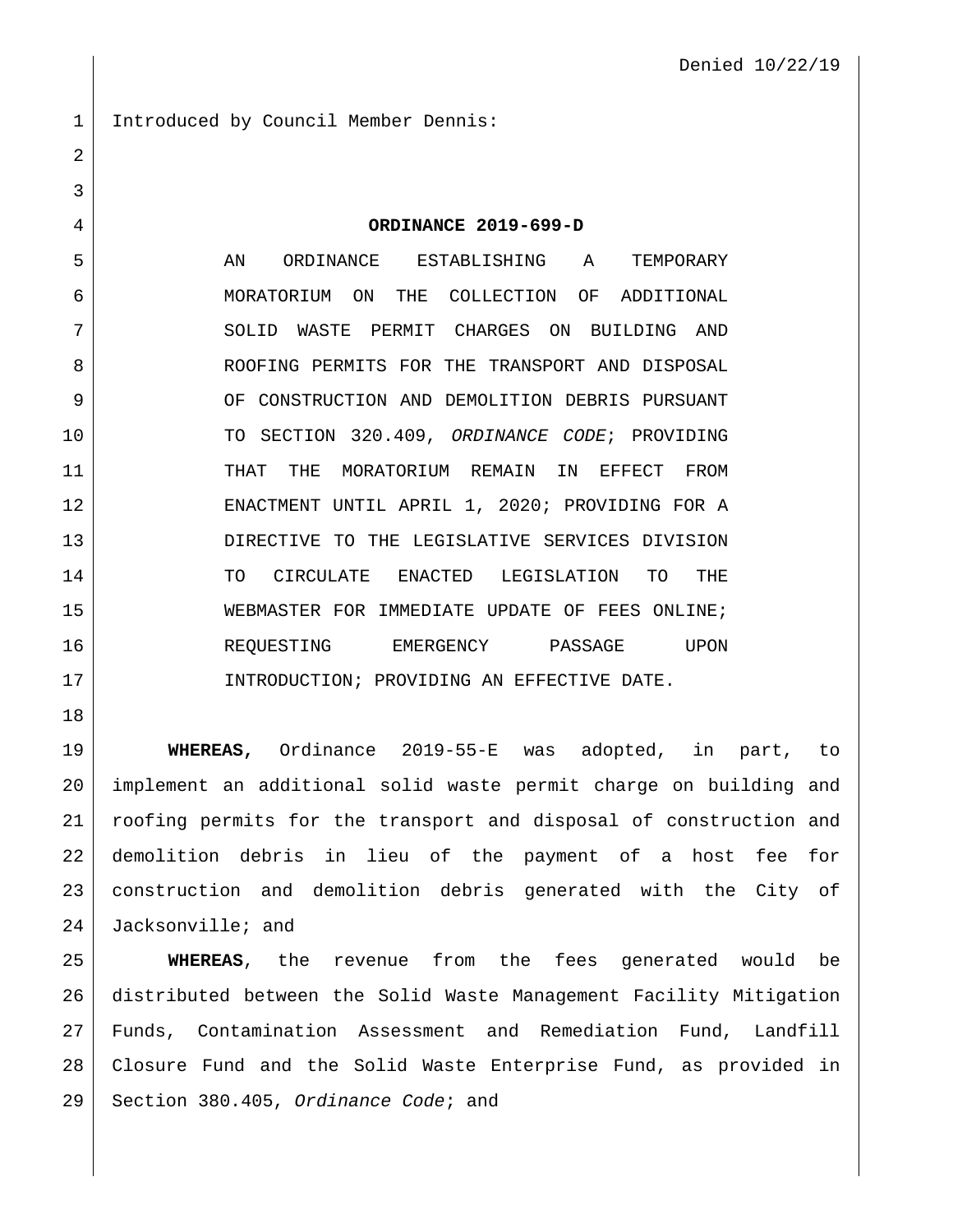**WHEREAS,** the 2019 Florida Legislature enacted an amendment to the Florida Building code in CS/CS/HB 447 prohibiting the local enforcement agencies from charging surcharges other similar fees not directly related to the enforcement of the Florida Building Code, a copy of an excerpt of §553.80, F.S., is attached hereto as **Exhibit 1**; and

 **WHEREAS**, in an attempt to evaluate the increase in building code permit fees approved by Ordinance 2019-55-E and Section 320.409 (Scheduling of Permit Fees), *Ordinance Code*, with the Florida Legislature's amendment to Florida Statutes §553.80, the City of Jacksonville desires to place a moratorium on the increase of permit fees, until an analysis of the fees and the use of same 13 has been conducted, now therefore; now therefore

**BE IT ORDAINED** by the Council of the City of Jacksonville:

**Section 1. Findings and Statement of Intent.**

 (a) The above recitals are hereby adopted as the Council's 17 Findings of Fact; and

 (b) The Council will be undertaking a review of the City's current laws governing the permit fees, Ordinance 2019-55-E and the 20 amendments to Florida Statute §553.80.

 **Section 2. Temporary Moratorium Imposed.** The Council hereby imposes a 6 month temporary moratorium on the collection of additional solid waste permit charges on building and roofing permits for the transport and disposal of construction and demolition debris pursuant to Section 320.409, *Ordinance Code*. This moratorium shall apply to all applications for additional solid waste permit charge on building and roofing permits until April 1, 2020. The rates in place prior to the enactment of 2019- 55-E shall be applicable, a copy of those rates are attached hereto as **Exhibit 2**.